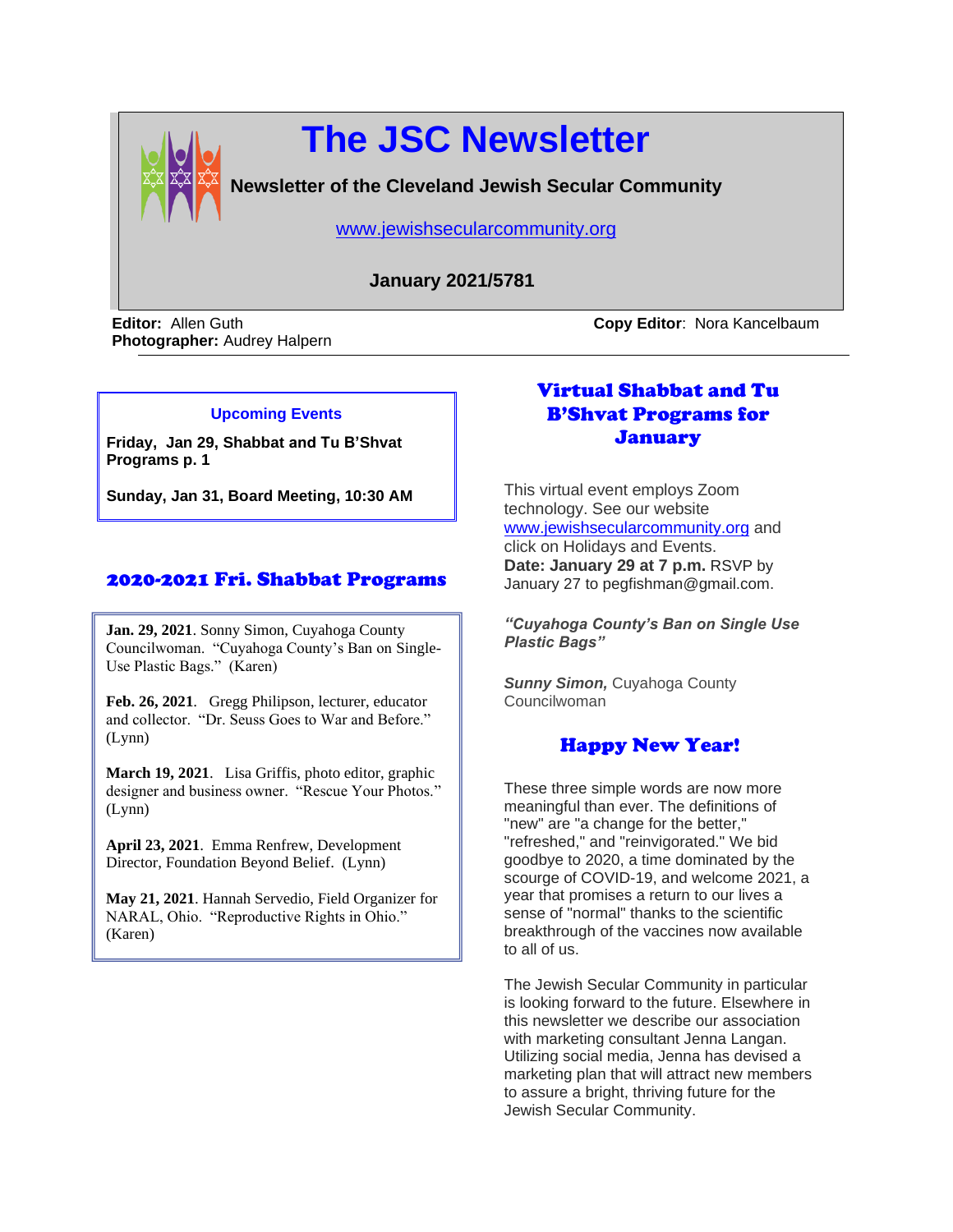#### JSC is Now On Social Media

With the help of our new Marketing Consultant, Jenna Langan, JSC is now on Facebook and YouTube. These platforms will help us digitally showcase all that we are doing as a group and help us stay more connected as we continue to meet virtually. More importantly, this will also help us gain and invite new members into our JSC community! We will be sharing posts weekly on Facebook and encourage you to like, comment and share anything that resonates with you. To follow and like us on Facebook, please visit https://www.facebook.com/JSCcleveland.

Our YouTube channel will feature past zoom Shabbat recordings and other highlights. To check out our YouTube, please visit https://www.youtube.com/channel/UCB1pu7\_EsH 00w1pNrqAe15g

### Globalism and the anti-Semitic Connection

The term "globalism" has been in the news over the past several years and has created its share of controversy, especially in its connection to anti-Semitism.

An article by Rachel Barenblat in the Jewish Forward states, "Globalism is a term with an anti-Semitic history, and it is often understood as a code word for 'Jews,' traumatizing many Jews over the years."

This is especially pertinent in the wake of a bomb attack several years ago at the home of George Soros, the prominent Jewish philanthropist who often espouses the globalist position.

The connection between globalism and the old anti-Semitic charge that Jews are not loyal citizens of any nation is a position fostered by the writings of Hitler.

Globalism is often equated with cosmopolitanism, a position taken by citizens of the wide world, holding that we are all an interconnected community and that we have ethical obligations to people who live differently from us.

A globalist, then, is someone who believes economic and foreign policy should be planned with the international community in mind, instead of what is best for a particular country. A globalist looks at the world through a global lens, aspiring to be a citizen of the world and not where they happen to reside.

A view of the world from outer space shows that we're all interconnected, that what happens in one part of the world impacts other parts of the world. Pollution - or the COVID pandemic - knows no borders. We are all interconnected and are all responsible for and accountable to one another.

#### Barbara Smith, R.I.P.

Barbara Smith, a former member of JSC, passed away in November. Barbara served as social co-chair in 2017-18, and participated in numerous JSC activities. Our condolences to Marvin Smith and the Smith family.

#### Calling All Writers

The editorial policy of the newsletter will be nonpartisan, balanced, and receptive to opposing points of view. Items of opinion do not represent the "official" position of the JSC or its Board of Trustees. We welcome attributed letters with comments, rebuttals, or new information. Subject only to space, time, interest to fellow members, and editorial constraints, your article, told in your own words, will be gratefully accepted.

### Good & Welfare

#### **When you're having some medical**

**issues**, it's nice to get a little cheering up. If you know of a JSC member who fits this description, contact Ellen Schwartz -- Good and Welfare, 440-449-4418, or eschwa7500@yahoo.com -- and Ellen will get out a personal, "Hope You're Feeling Better" greeting. Be sure to send Ellen good news, too.